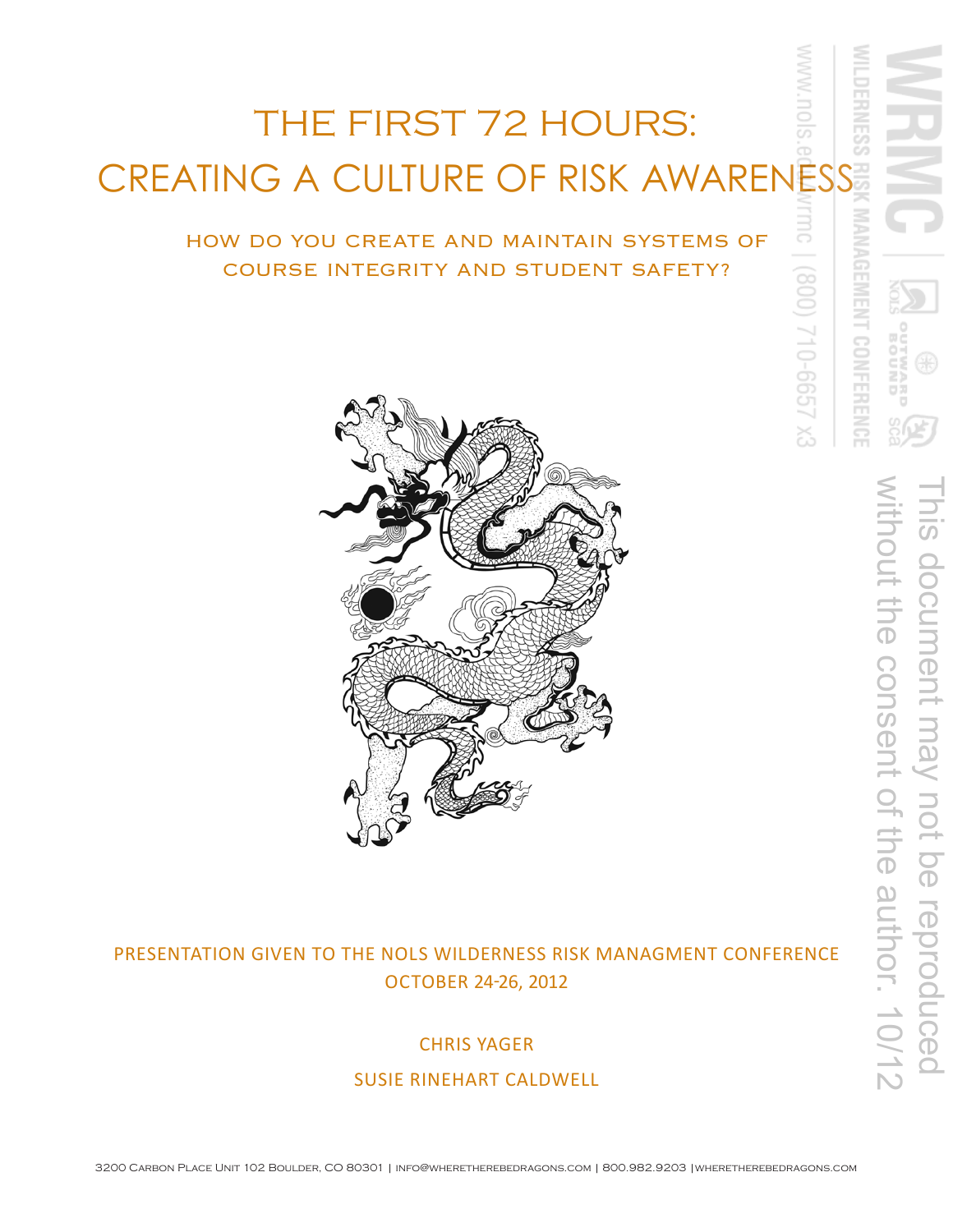# DRAGONS' MISSION STATEMENT

Through remote, personally attentive and unconventional travel experiences that benefit from deep and sustained personal connections within the countries to which we travel, Dragons provides rugged learning adventures that introduce participants to a complex range of human relationships that affect shared resources and that provide opportunities for exploration of self, skill building and leadership training, and cultivation of global citizenship.

\* \* \* \* \* \* \* \* \* \* \* \* \*

In Dragons' student programming we employ experiential education to address question in adolescents, "who am I and why do I matter," while embracing a leadership model of leading-from-behind, such that students are encouraged to be self-actualized, self-directed leaders of collective fate.

#### CREATING A SPACE FOR GROWTH

The Magic is in the spaces, not the lines. The more clearly defined the lines, the more freedom students have to explore magic in the spaces without fear or uncertainty.

Dragons aspires to create an institution that in practice and in product promotes learning environments in which participants can see themselves with greater clarity. In placing students in environments of extreme difference, we are removing from them environmental points of reference that have come to help them define who they are and what they stand for. We strive to create an atmosphere of uncertainty, where one is challenged to see oneself devoid of the social, physical and cultural constructs that have come to define the participant, while inspiring them to develop a more highly evolved relationship with the other. We aim to provide them the supported freedom to redefine what is most important to them and to set goals for themselves around their definition of their highest potential.

In this place of void and potential, it is the instructor's responsibility to create the parameters that defines the potential for the experience, for learning, stretching and growth; a space in which students can encounter themselves more broadly. At Dragons, we don't want to define our students; rather we want to define the parameters that open spaces for our students to develop a personally-realized definition of self, believing that when students do so they are more likely to catch our core values. The Educator's Resource and Instructor Manual work together to describe how Dragons courses effectively and safely opens spaces for students to catch our core values.

WWW.nols

ò

**DERNESS** 

 $\frac{1}{50}$ 

Š 령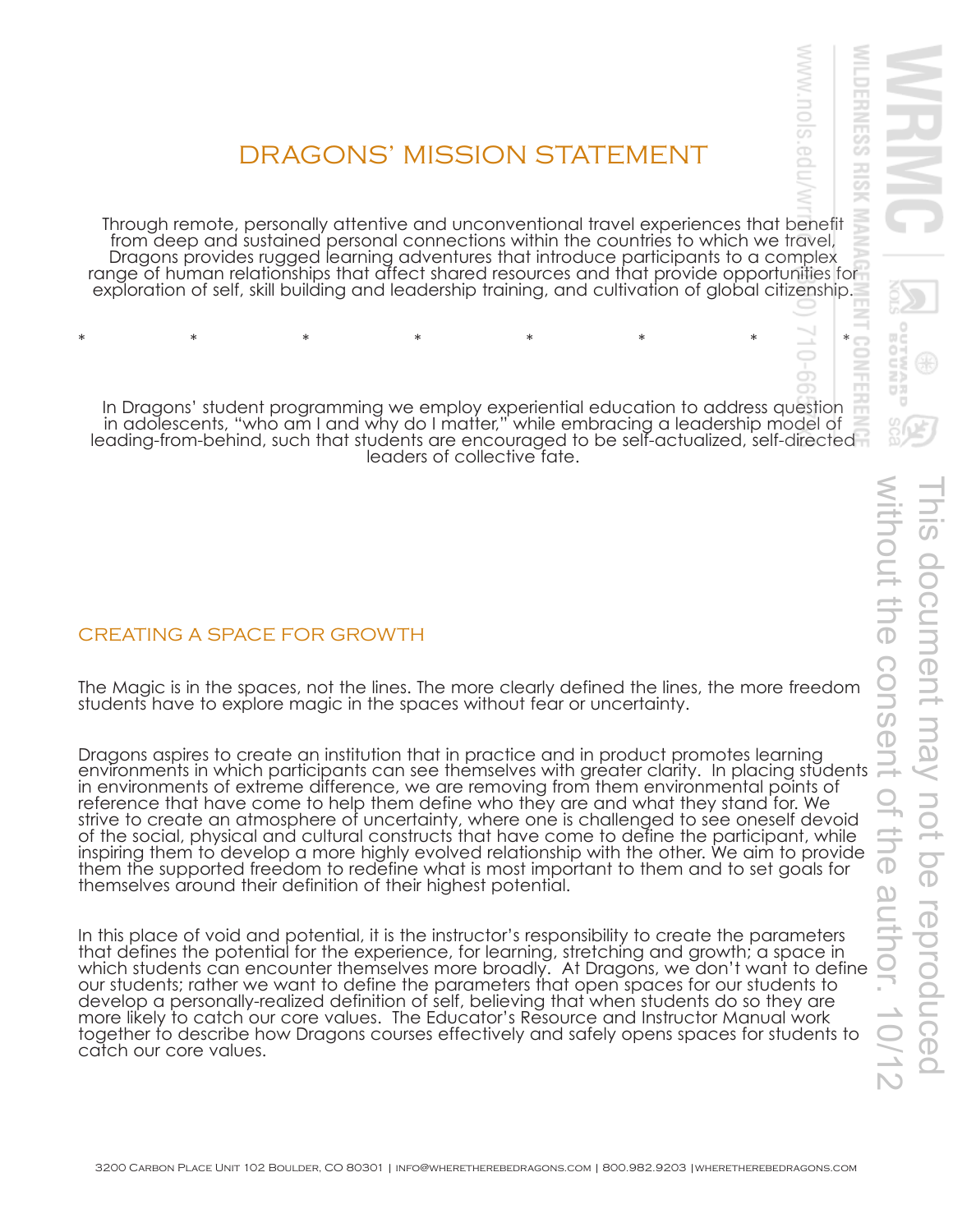### THE CONTAINER DEFINES THE SPACE

The materials, communication, activities, concepts and participants that go into defining the organizational structure and integrity of Dragons experience can be referred to as the "container" of the experience. The container defines the opportunities and limitations of a participant's engagement with the other. Within a Dragons course, there are numerous overlapping layers of structure and integrity, i.e. numerous containers, that work together to shape the parameters of the experience. These containers are:

The individual container: The container at its simplest form is the identity of the individual and  $\overline{\phantom{a}}$ the frames of reference that an individual brings with him or her that ground the person in who s/he is. This container frames that person's reality. While an individuals' container will likely grow and change on a Dragons course, it is not our task to construct an individual's container. Nonetheless, at times of personal crisis, such as emotional or physical trauma, our job may be to prop up the individual's personal container with references to home, familiar comforts, and direct emotional support.

The student group container: Beginning during pre-course, and especially when together, the student group creates a container of its own. The student-group container forms organically as students bond and can trend towards healthy and integrated or unhealthy and exclusive. The instructor team can affect the outcome of this dynamic by tone-setting and enforcing limitations on exclusive/alienating behaviors and promoting inclusive behaviors.

The instructor-team container: Within an experiential education program, there are identities of the instructor-team and the container that defines them and their work. The instructor-team container is defined by Dragons through contractual relationships but is also built stronger and made more resilient through intentional care and maintenance. Open sharing of goals and expectations, positive reinforcement, I-team rituals, norms of professionalism and timeliness, and a culture of open communication and feedback all bolster the instructor-team container.

The course container: The integrity and structure of each program, with its unique itinerary, goals, activities, participants and norms of behavior has its own identity. The ways in which the program marketing message aligns with what students experience in the field, the Yak Yak prompts, fluidity of arrival in-country, and use of Dragons Core and Country-Specific Curriculum will largely define the Course Container.

The container of the Dragons experience: Finally, there are the institutional definitions, norms, expectations, language, and protocols that give definition to a Dragons Experience. To create a space in which the student is open to growth, willing and able to be present and to inspect himself and engage in a more authentic reality, we need to build and maintain solid outside containers, beginning with the outer-most container.

**DERNESS** 

**RISK** 

ż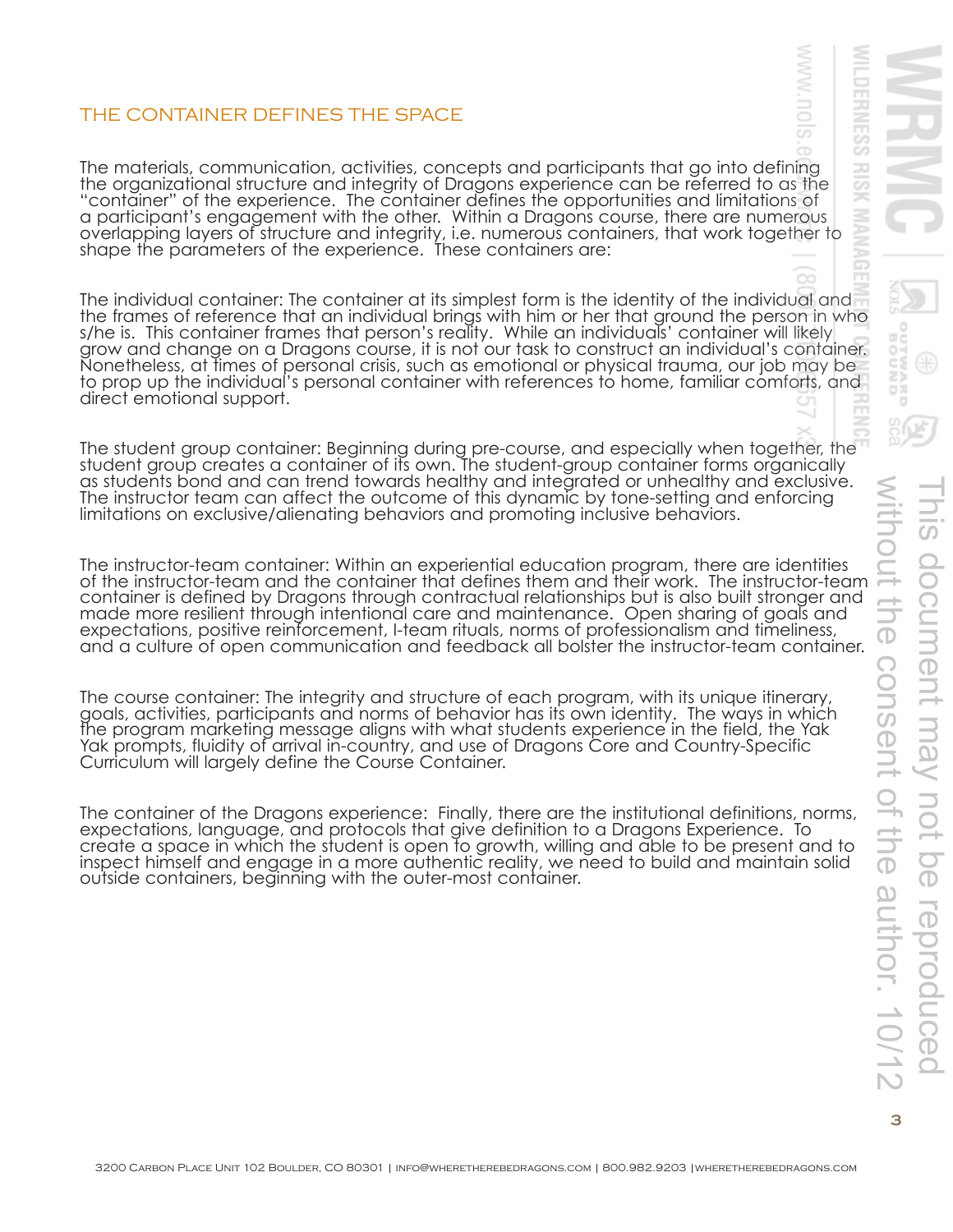



WWW.nols.edu/Wr

**DERNESS** 

**RISK**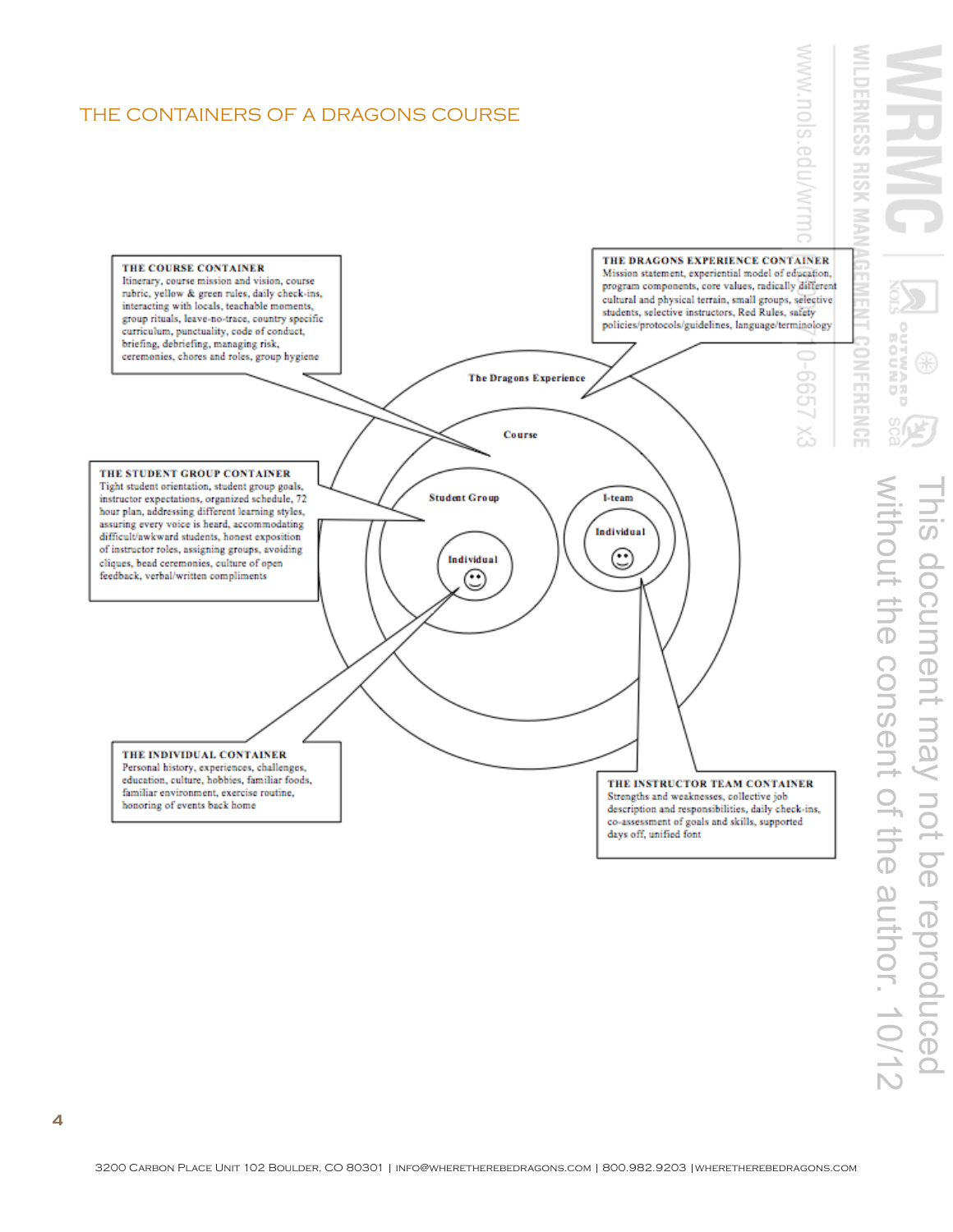# COURSE REQUIREMENTS

# FIRST 72 HOURS

The management of an in-field student orientation during the first 72 hours of any program is paramount to effective risk management and the quality of experience throughout the entire trip. These first field days are when the initial tone for the course is set, including the formation of a group culture grounded in risk awareness and open communication. A well-planned and executed 72-hour plan can open healthy communication lines, promote positive behaviors, and ensure consistency across courses. Instructors need to have a detailed plan for their students' arrival, with an agenda that fills just about every minute of the first 72 hours. If given too much unstructured time, students will immediately go to the behavior patterns that they are most familiar.

A tight agenda will make you look professional, instill confidence among your group, and assuage students' "What am I doing here?" insecurities.

Type up the first 72 hour agenda. Have a master copy for your use, and make a student copy for their welcome packets.

Cross-Program Check-lists: These checklists – given to you at Orientation, found in the Course Log – are meant to ensure that you teach the most fundamental lessons and handle the necessary evaluation, feedback, and communication with the Dragons office to ensure a safe, high quality experience for your students. They also help to ensure consistency between diverse programs. You will have time during Orientation to "dial" these first three days. Mark "Date Planned." Once the lesson has been facilitated/delivered, please indicate this under "Date Delivered." These checklists will be reviewed by Dragons administration at the end of your course.

Transference: It is important to begin tone setting for transference early on in the course. The more you are able to present the course as a process that goes beyond the students' time abroad, the more fluid and meaningful their transition back home will be. If the first 72 hours tone sets for their time in-country, transference tone sets for how their experience abroad will affect the rest of their lives.

#### PREPARATION FOR YOUR STUDENTS' ARRIVALS

**Time**: How much time do you have? When does your first student arrive, and what about the last? What will you do with the other students while you are waiting (see below)? By what time do you need to be at the airport to check in? Have you arranged shuttle transportation to the airport for your group? Do you have a plan for students who come in late, lose a bag, etc?

 **Food:** How can you use a small amount of the budget money to appease your students' appetites over until they board the plane? Have you considered students' special dietary needs? Have you checked in with the airline regarding your students' special dietary needs?

WWW.NOIS

ò

**DERNESS** 

æ

**FERENC**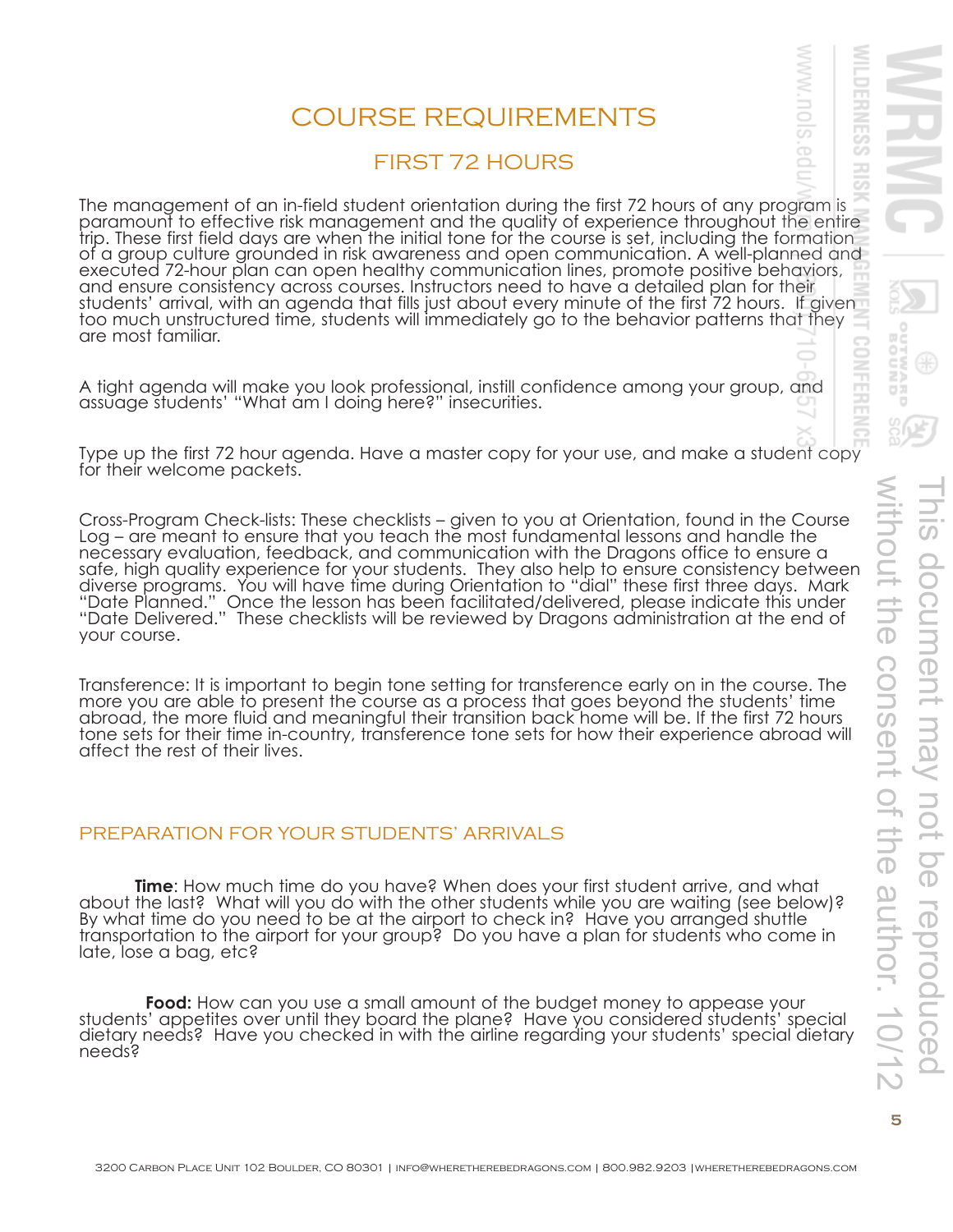**Prepare some cool welcome materials for your students.** This small token will help calm their nerves and get them stoked. Some things you may want to prepare/include:

- A map
- Inspirational quotes and/or a poem
- A copy of the itinerary
- Materials for a letter-to-self

A questionnaire for the plane ride (aka In-Air Questionnaire) that addresses countryspecific topics and encourages students to get their guidebooks out to start learning about the place they're traveling to

**Timelines:** Do your students know when their flight is departing? When do all students need to be ready to leave?

**Transportation:** Do you need the vans to go somewhere? (Only for groups who have a long time between student arrivals and group departure.)

**Space:** Have a system for bag-checks and bag storage figured out before they arrive. Do you have a private space/room that you can use to do bag checks? If you have more than a few hours to kill before heading to the airport, do you have a place to safely store baggage so that you can participate in orientation activities without worrying?

**Group management:** Do you have everything wrapped up so that you can focus in on holding the group together and getting the group psyched? What are you going to do if you unexpectedly find some spare time on your hands (due to a delay, etc)? Ideas: language lesson, map and itinerary review, history lesson, etc.

 **Personal needs:** Have you adequately tended to your own personal needs? Are you ready to devote all of your energies to your students and running the course?

**Shared Voice:** How are you going to ensure that each instructor has a voice? Who is going to take the lead in which aspects of your initial course introduction?

#### WELCOMING STUDENTS

Have all pre-course worked wrapped up. They'll be nervous, but much less so if you are calm and in control. Even if you have unfinished business, stop when your students arrive and take the time to be present with them.

**Designate a meeting space for your group, and pimp it out.** Do you look organized, calm, and prepared? Do you have a nice space that's out of the way so that your students feel like they can get comfortable and so that you can chat with parents who drop their son/ daughter off by car?

Do a professional and thorough individual check-in with each student. If parents are around, great! Do it while they're there so that they can take back anything that the student has packed that won't be needed on the course.

 $\bigcirc$ 

E.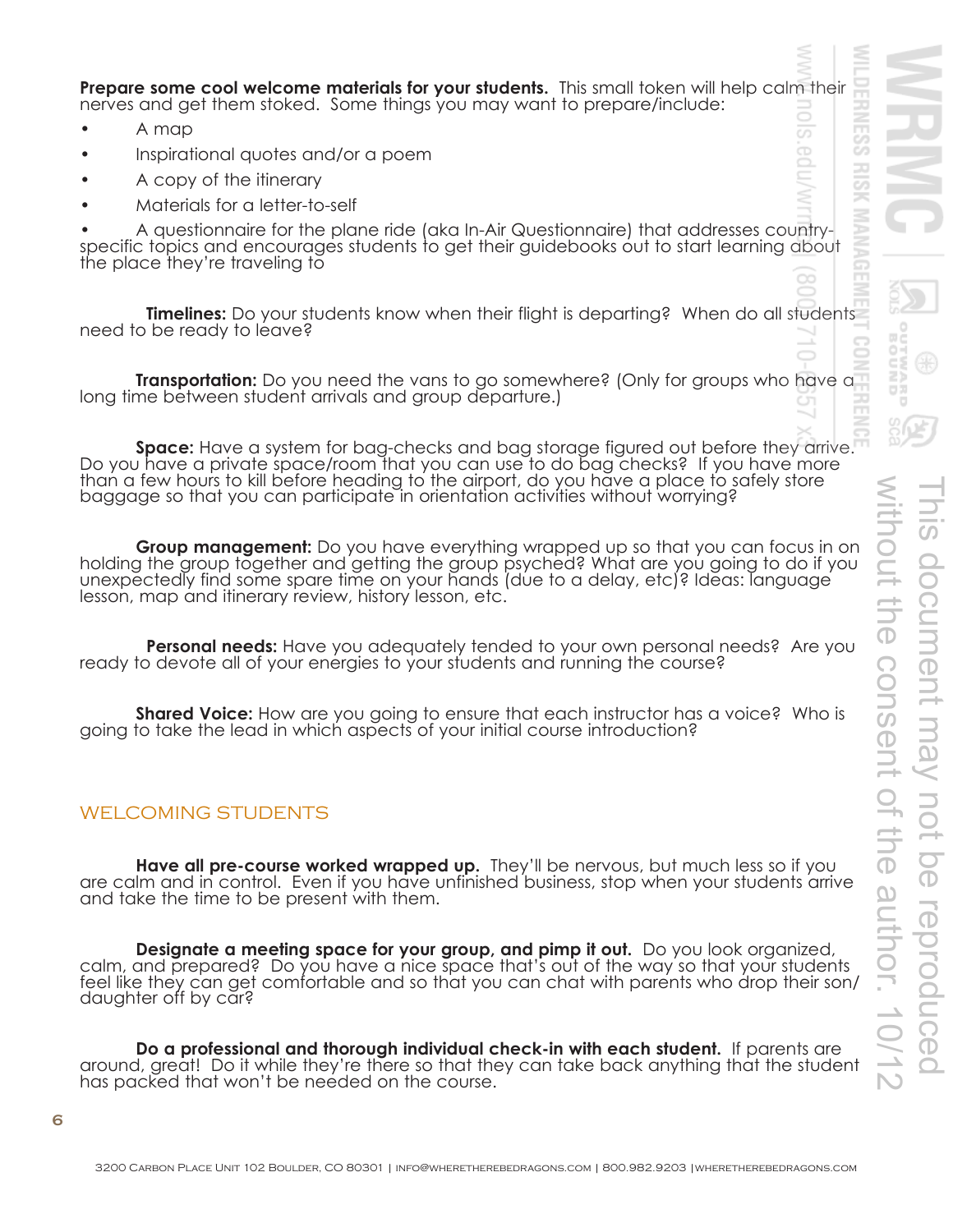- Š 맹 **ENB**
- **Pack check:** You'll find that some students have brought WAY too much. Have them ditch the gallon size bottles of Purell, and don't let them travel with a economy size bottles of shampoo!
- **Med collection/check in:** Collect all prescription meds, mark them with the student's name. If they ask why... "It's Dragons policy." Be sure to check this all over with the info listed on their medical form. If they have

#### **Keep them busy!**

- o PHONE THEIR PARENTS to let them know that they made it safely and that they are with the group and the instructors!!
- o Have magazines and art supplies, and asking students to decorate their group journal, or their personal water bottles, etc
- o Provide a budget to a small group of students and asking them to get some snacks or dinner supplies
- o Make nametags for themselves or each other; personal journal exercise; identify one or more interesting things about the places they'll be visiting

**TAKE A GROUP PHOTO AND POST IT TO THE YAK BOARD!** And while you're at it, write a quick note letting parents know that it's all good and that the group is charged and ready for the adventure ahead!

See the Educator's Resource for additional ideas on GROUP FORMING activities.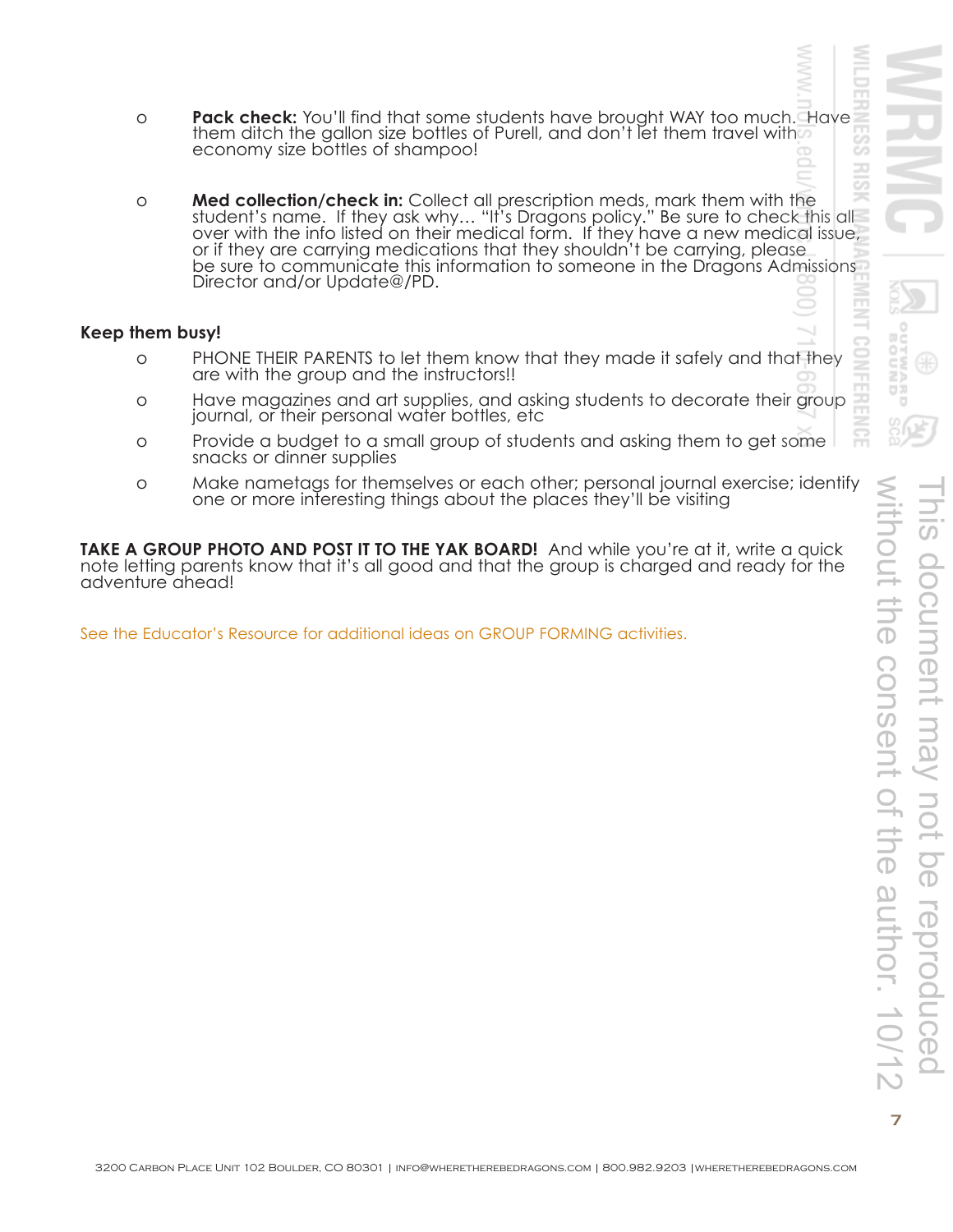# 72 HOUR SAMPLE: MOROCCO

#### AIRPORT/TRAVEL DAY- JUNE 28

Instructors should arrive by 12:00 and ready to meet students at 1:00. Our flight leaves at 8:20 pm. As soon as all students are present we will go through security. The international terminal can be crowded, so we want to get inside as quickly as possible to find a large space to be in.

BEFORE CHECKING IN:

- Give students welcome packet and explain. Examples of things to go in welcome packet:
	- o A map of Morocco
	- o Inspirational quotes
	- o A self addressed envelope for a letter to themselves
	- o A copy of the itinerary
	- o an on-the-plane questionnaire that addresses country-specific topics and acts as an assessment to see what students know
	- o Snacks
	- o Name tags
- Collect all medications (the instructor who we designate as the "doctor") and<br>go overcurrent state of health and any health concerns, new medical<br>conditions since last checked in with office, problems (i.e. allergies).<br>Tal
	- o ACTIVITY: something for other students to do while individuals check in with the doctor.
- ALL students phone their parents!!
- Collect any cell phones/IPODS that students brought
- Find out if students will have any special meal needs to tell airlines when checking in

CHECK IN: Check in as a group-students can check in individually and once everyone is through security, instructors should collect passports.

WHILE WAITING FOR FLIGHT:

- Give students budget for dinner (\$10- make sure to have small denominations).
	- o Introduce Roles of the Day. We don't have to assign them here, but just so they are familiar..
- Group Goals/Mission Statement/Contract (Dragons recommends that we do this before leaving the US)
	- o RED/YELLOW/GREEN RULES
	- o Review Red Rules and Reason
	- o Write and sign contract
- Brief overview of itinerary, focusing on first few days
- Safety Lesson # 1:
- o Review of Illness Prevention/Health Policies and Guidelines **<sup>8</sup>**

ロス

SIOU:

.<br>O

Ċη.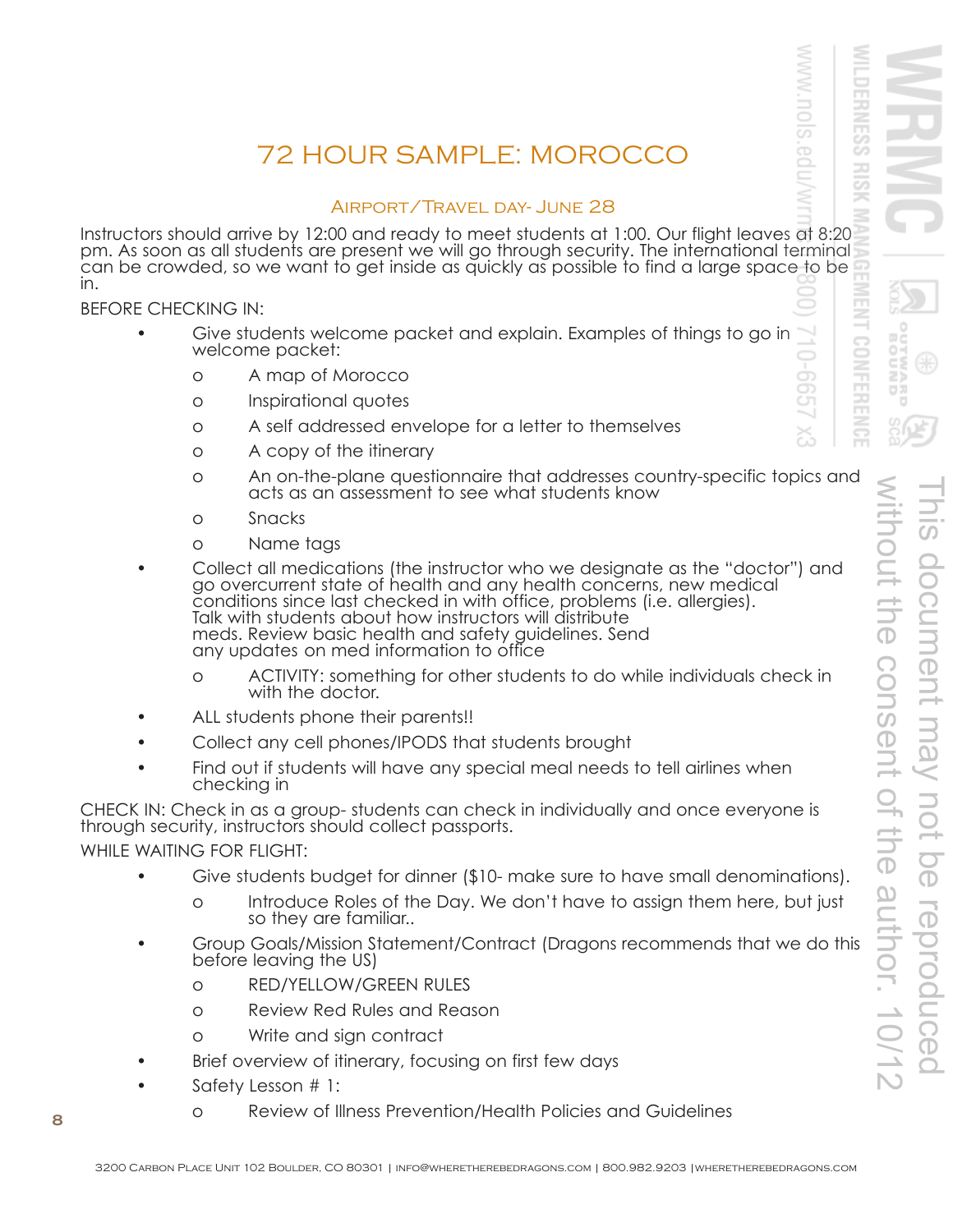| $\circ$                                             | How/Where to eat safe (wipe silverware, dishes, and glasses- no water droplets, uncooked vegetables)<br>ु |          |
|-----------------------------------------------------|-----------------------------------------------------------------------------------------------------------|----------|
| $\circ$                                             | cn<br>edulwrmc<br>Water and drinks: "always question them"                                                |          |
|                                                     | š<br>Hydration while traveling: options                                                                   |          |
|                                                     | Dos and don'ts                                                                                            |          |
|                                                     | <b>MANAG</b><br>Ice, showers and open mouths                                                              |          |
|                                                     | <b>Bottled drinks</b>                                                                                     |          |
|                                                     | $(008)$ :<br>FMENT<br>Sharing, etc (Moroccan shared water glass)                                          |          |
| $\circ$                                             | How to stay clean and discreet                                                                            |          |
|                                                     | Brushing teeth                                                                                            | WΞ       |
| $\circ$                                             | S99-01/<br>CONFER<br>Anticipated hazards of this course/country/local knowledge                           | Š        |
| $\circ$                                             | Avoiding animal bites                                                                                     | ロヌ       |
|                                                     | Do not pet animals                                                                                        | U        |
|                                                     | Teach to carry/throw rocks and be vigilant when dogs are present                                          |          |
| $\circ$                                             | Contact cards/Lost and alone, what to do                                                                  |          |
| O                                                   | After dark protocols                                                                                      |          |
| $\circ$                                             | Dress and behavior codes                                                                                  |          |
| O                                                   | Gender Roles and women's safety                                                                           | $\Omega$ |
| $\circ$                                             | ithout<br><b>Banned transport-motorcycles</b>                                                             |          |
| O                                                   | Money and valuables                                                                                       |          |
|                                                     | <b>The</b><br>GENERAL ACTIVITIES TO FILL SPARE TIME:                                                      |          |
|                                                     | Language lesson : Greetings (Cara)                                                                        |          |
|                                                     | Fears in a Hat                                                                                            |          |
|                                                     | History Lesson                                                                                            |          |
| Ice Breakers (find things in common, step in, etc.) |                                                                                                           |          |
|                                                     | <b>DSQ</b><br>Name games                                                                                  |          |
|                                                     | Introduce and begin group journal                                                                         |          |
|                                                     | Write a letter to yourself                                                                                |          |
|                                                     | Introductions                                                                                             |          |
|                                                     | the aut<br>Have students identify one or more interesting things about places they will visit             |          |
| ( <i>itinerary</i> )                                |                                                                                                           |          |
|                                                     |                                                                                                           |          |
|                                                     |                                                                                                           |          |
|                                                     | <b>FLIGHT</b>                                                                                             |          |

- Start individual student check-ins. These should be completed in first 72 hours:
	- o Physical and emotional health

- o Are they feeling good and excited about the Group, Itinerary, Etc?
- o Homesickness? Anxieties? Anything to express outside group meetings?
- o Home-stay and ISPs: do they have thoughts or preferences?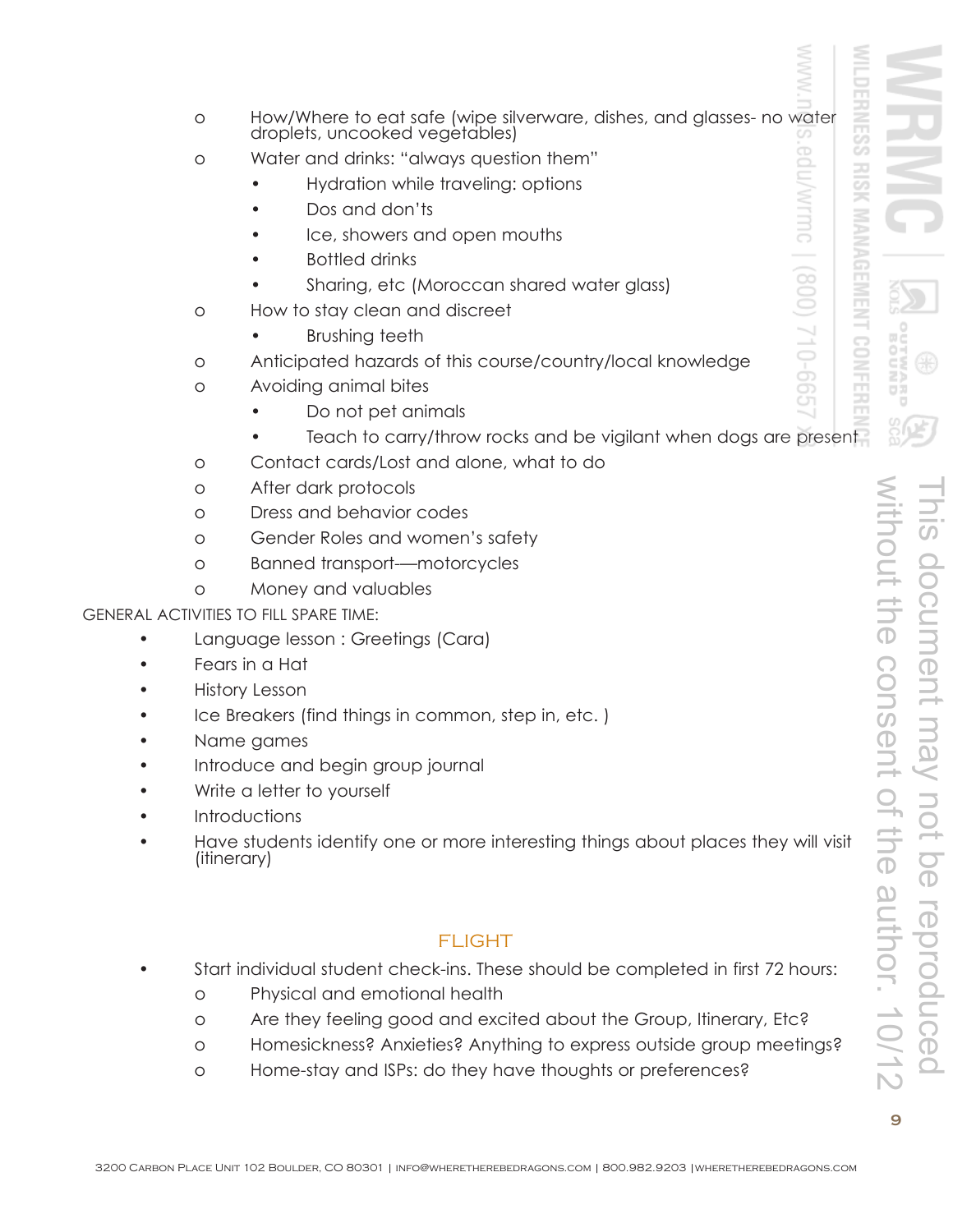- Have students complete possible questionnaire in their welcome packet.
- Encourage students to sleep!

#### LAYOVER-JUNE 29

- Arrive at 7:45 AM, Depart at 9:50 AM
- Language lesson
- Have students figure out arrival logistics. Look at map of Marrkesh-where is our hostel? How much do we think a taxi will cost from the airport? Are there restaurants near by our hostel? Should we purchase water at the air
- Continue Individual Check ins

#### JUNE 29

10:30 AM Arrive in Kesh

Arrange two grand taxis from the airport to hostel (make sure to take at least 2 students with when arranging!

11:30 AM Arrive at Youth Hostel/ First group meeting (health and emotional check in, logistics, quote)

12:00 PM Lunch nearby café (discuss food safety) / short rest

2:00 PM Chat with Fullbright folks (maybe we can find a cool café—

something comfortable so students aren't too hot.

- 3:00 PM Tour of Medina
- 4:00 PM Scavenger hunt
- 5:00 PM Tea/Snack/Journal at Jamaa
- 6:00 PM Students get us back to hotel
- 7:00 PM Dinner
- 8:30 PM Evening meeting (debrief, logistics for next day)/Bag Check

\* This is a busy day, but we could do a ceremony this evening, or we could wait.

- Instructor meeting!
- "Camel" or instructor should get adequate water for today and travels<br>tomorrow
- How to post a Yak Yak and expectations
- Students and Instructors both post a Yak about arrival in country!
- Instructors send Boulder local contact info
- Continue Individual check-ins
- Establish a curfew -students should know that they shouldn't walk around alone.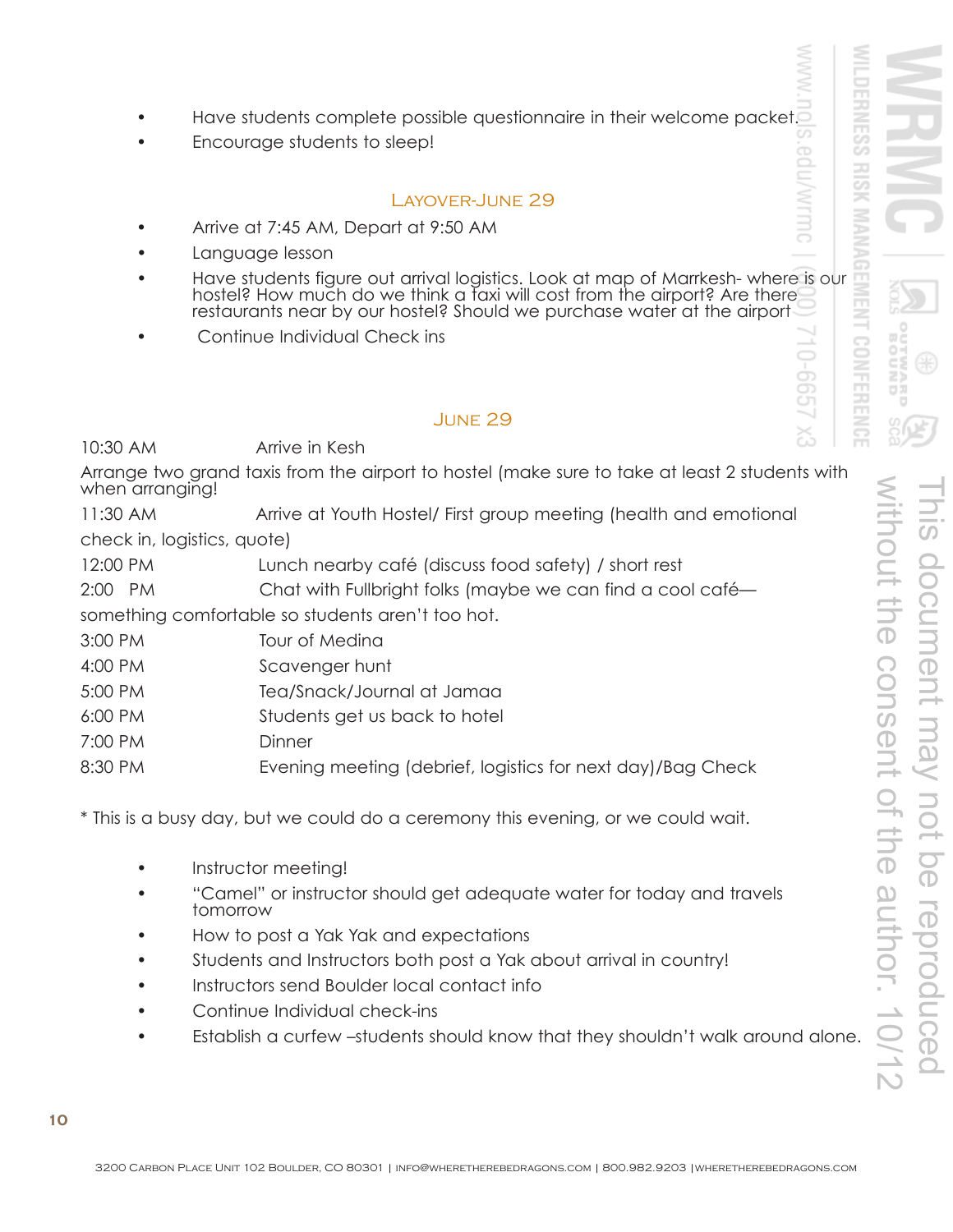#### JUNE 30

- Set the tone! Have group ready for morning reading, health check in, suggested questions/reflection for the day and breakfast at 7:30 AM
	- Goal Setting- personal goals ceremony
		- o Individual goals reflection: "How did I get here?" "Why am I here?" What do I want to get out of this experience?" "What are my goals/hopes? How can I achieve them? What will stand in the way of achieving them?"
		- o Perhaps a letter to self that they can get ½ way through trip.
	- Frontload for transference at course conclusion and beyond
	- Continue individual check-ins
	- Female specific health and hygiene tips
	- How to go to the bathroom
	- Dragons 101 / Itinerary lesson
		- o Course educational flow
	- Overview of course itinerary and course educational flow
	- Course Expectations:

o Instructor Expectations, Student Expectations (How did I get here?, Why am I here?, What excites us most as a group?), level of participation, level of independence and supervision.

- Instructor roles:
	- o Time off
	- o How and when to contact instructors
	- o Explain that instructors are "mandatory reporters" and may need to share certain information with the administration or authorities; confidentiality vs. obligation to report. Be transparent!
- Addressing group issues/working together as a team
- Language lesson
- Debrief on the day/logistics for next day

#### JULY 1

- Set the tone! Have group ready for morning reading, health check in, and breakfast at 8:00 AM
- Finish Individual check ins
- Town orientation and scavenger hunt
- Language lesson
- Cooking lesson (help make tajine/tea for lunch?)
- Speakers
- Lesson: Cultural norms
- Safety 2:
	- o Communications: How to use phones and e-mails, area codes, phone cards, mobiles, landlines, how can parents contact students, how and when to contact Boulder directly
	- o Avoid demonstrations and political gatherings
	- o Local laws, alcohol, drugs, police and corruption **<sup>11</sup>**

 $599 - 01$ 

∼ ă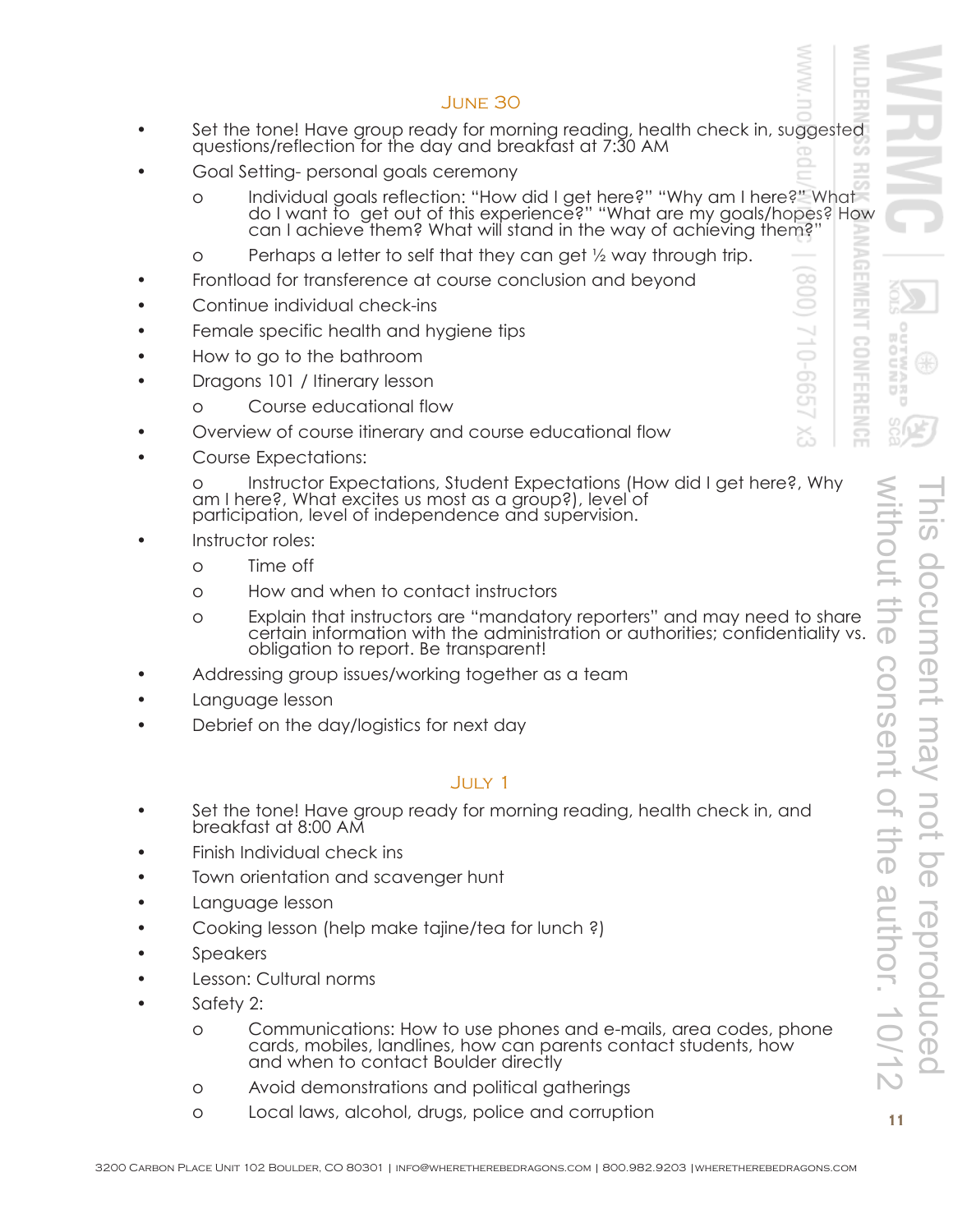- o Cultural do's and don't (local expectations)
	- Bargaining, when in doubt watch the locals, gestures and<br>greetings, photography, religious sites, beggars,<br>home stay respect, stereotypes of Americans, local views<br>of sexuality/public displays of affection
- o Medical Bag: who, what why?
- o Local pharmacies/Local medicine
- o Medical care options in this place: Hospitals and clinics
- o GI issues:
	- Common issues and how to avoid them
	- What to do if it happens
	- When to come to instructors
- 2nd Review of Red Rules and Reasons
- Review student medial information and changes and send to update@
- All students post a Yak upon arrival
- Cultural activity in the evening
- Debrief on the day/logistics for next day
- Assign Student roles of the day

#### **\*BEGIN REFERRING TO CALENDAR FOR WEEKLY SCHEDULE!**

To support the delivery of the "Skills and Acquisition" phase of the GENERAL section on your Instructor Map, please reference this task list for your 24 and 72 Hour Checklists. Covering the following bullet points within the first 72 hours of your course is MANDATORY. Please consult the Instructor Manual for supporting policies and guidelines.

## **Within the first 24 hours:**

How to post Yaks / rules & expectations

All students post Yak from country ASAP

Second review "Red Rules and Rationale"

o Have students commit again and consider including in written group contract, a verbal commitment to each other, etc.

Safety 1: Anticipated hazards of course/country

- Solo Travel & Boundaries (IM p.57)
- Animal Bites (IM p.133-137)
	- o An animal bite is a serious incident and may require evacuation. Please give a thorough (>10 minute) briefing and review as necessary with attention to the following:

**MANAGE** 

**CONFERENC** 

Ē\$ ロヌ

3

S99-01.

↘ డ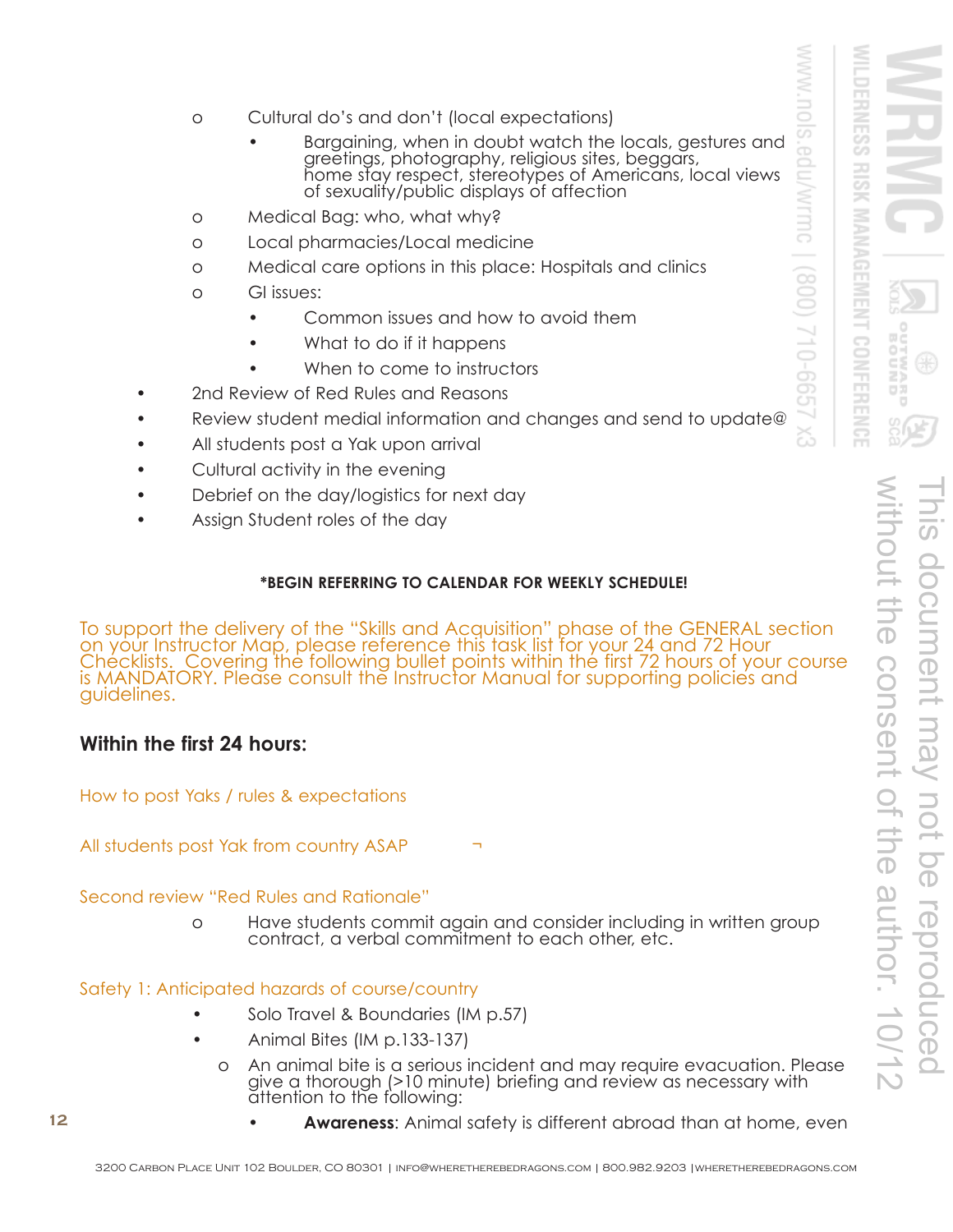a small bite can be cause for evacuation and disruption of the course, students should be aware of animal risks.

- Prevention: Not petting or approaching animals, carrying rocks at night, buddy systems, being aware of areas with dogs, "fake r ock throws," etc.
- Response: Students should notify instructors immediately if bitten.<br>Rabies can be life-threatening and even with the rabies<br>vaccinations, additional treatment will be required.
- Hitch-hiking
- After Dark Protocols
- Dress and behavioral codes
- Gender roles & women's safety [one of our biggest risks; please be thorough; >10 minutes!]
- Mandatory Reporter (IM p.46-47)
	- Explain that instructors are "mandatory reporters" and may be obligated to share certain information with the administration and other authorities.<br>Confidentiality vs. obligation to report…be transparent!
- Banned Transport motorcycles
- Money and Valuables
- Contact Cards
	- Lost and alone what to do?

#### Hygiene/Health

- How to use bathrooms
- How/Where to eat safely
	- Wipe silverware, dishes and glasses (no water droplets)
- How to stay clean (attention to gender specific issues as well)
- Water & drinks: "always question them"
	- o Hydration while traveling: Students should know where/how they can access potable water
	- o Ice
	- o Showers and open mouths
	- o Bottled drinks
	- o Sharing food/drinks
	- o Brushing teeth

#### Collect student medications (IM p.83-84)

If couldn't before international flight

## **Within the first 72 hours (IM p.21-37):**

#### Instructors send PD/update@ team contact info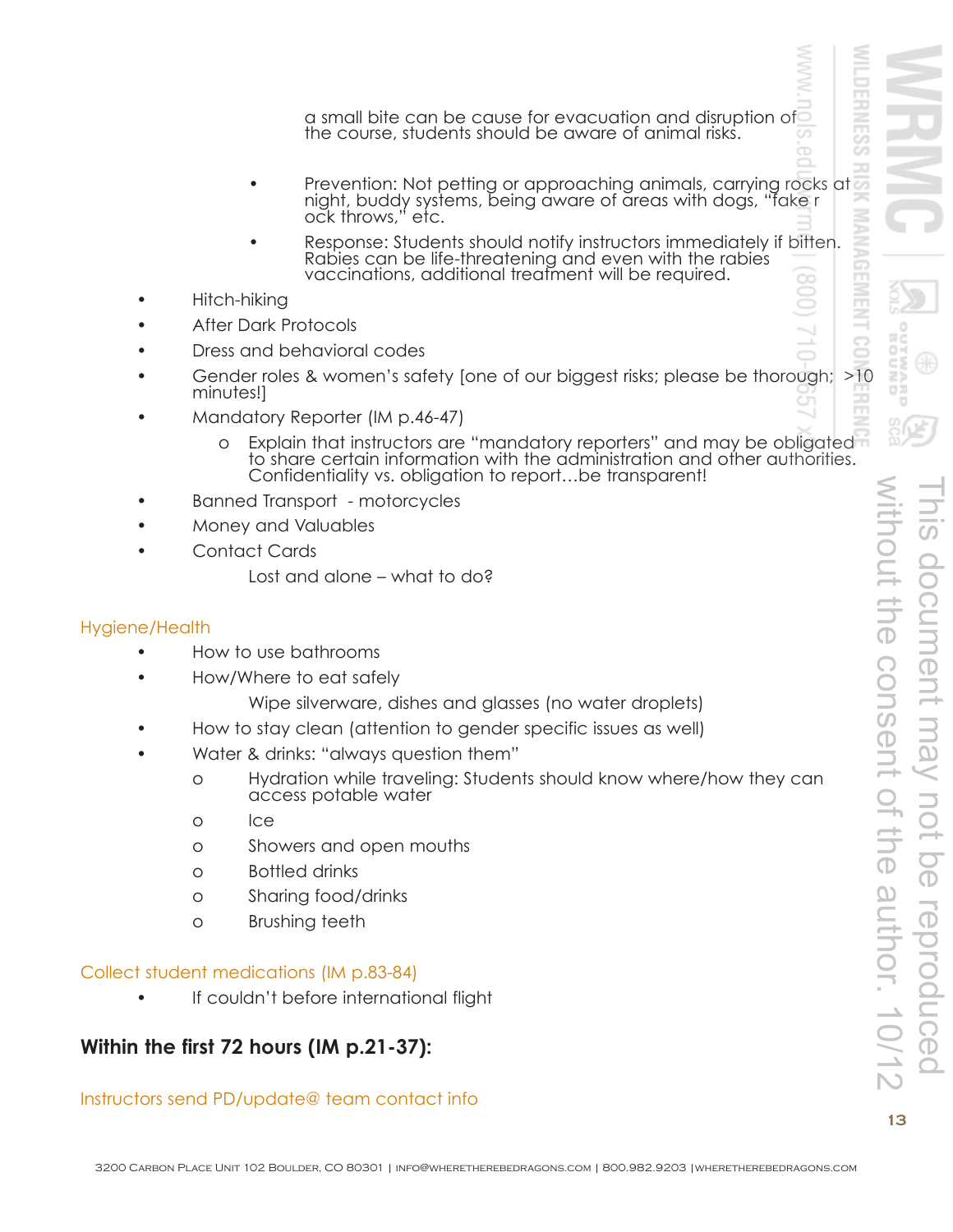**NAGE** 

#### Brief students on course itinerary and educational flow

#### Course Expectations

- Instructor Expectations
	- o Time off; how to contact instructors; roles
- Student Expectations:
	- o How did I get here?
	- o Why am I here?
	- o What excites you most as a group?
	- o Red, Yellow, and Green rules; consider a group contract
- Level of participation, independence, and supervision
- Program House Rules (if applicable)

#### Safety 2:

- Communication:
	- o How to use phones and internet
	- o Country codes/Area codes
	- o How can parents contact you / mail things to you
	- o How and when to contact Dragons n Boulder directly
- How to get around on local transport
- Avoid demonstrations and political gatherings
- Local laws, Alcohol, Drugs, Police, and Corruption
- Cultural Do's and Don'ts (When in doubt Watch the Locals)
	- o Bargaining
	- o Gestures and greetings
	- o Photography
	- o Religious sites
	- o Beggars
	- o Home-stay respect
	- o Stereotypes of Americans
	- o Local Views of Sexuality/Public Displays of Affection
- Medical Kit: Who, what, why?
- Local Pharmacies/Local medicine
- Locations of Hospitals and Clinics
- GI issues (almost 50% of all our incident reports are GI related. Be proactive!):
	- o Common Issues & how to avoid them
		- Incorporate hygienic rituals into group culture: eg, hand holding circle before eating and everyone must wash hands before entering the circle